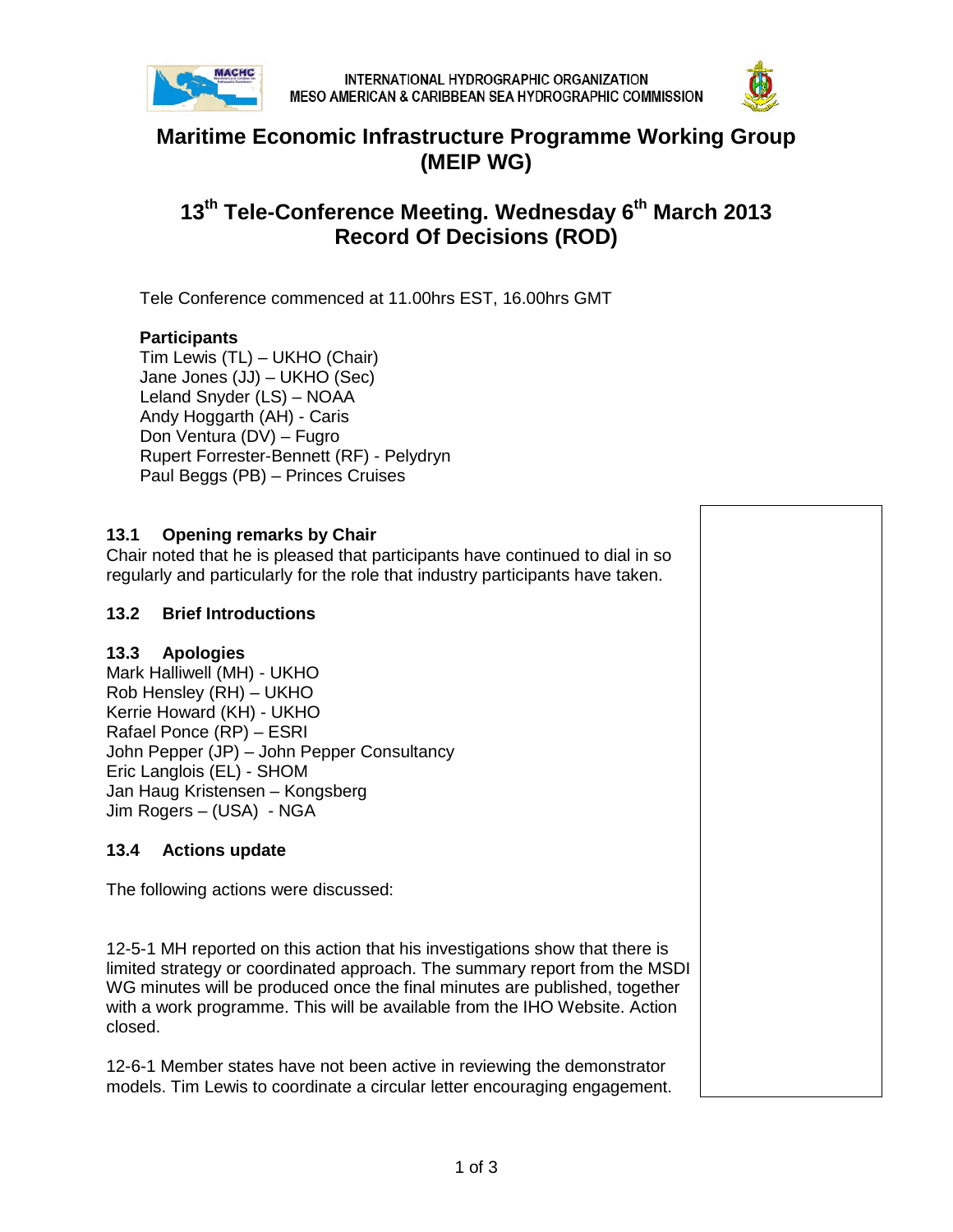Remains open.

12-6-3- Leland Snyder to coordinate with Mark Halliwell at UKHO regarding upload of MICC WG data

12-6-4 AIS data: Exact Earth have given Caris a live information feed in near real time. Legacy data is technically not as easy to upload. In addition MH provided a list of layers that are in the demonstrators:

- ENC limits
- CATZOCs
- Limits of some surveys
- AIS data (as discussed above)
- Paper Chart limits

Action closed (but participants to continue to investigate sources of data).

#### **13.5 Outcomes of the Maritime funding meeting**

Rob Hensley was unable to attend the teleconference, but left points of note with the secretary as follows:

- It was a good and useful meeting particularly as World Bank was represented.
- Statistic quoted that there are now 34% fewer government owned ocean survey vessels and 35% fewer government owned coastal survey vessels.
- Cost benefit ratio for hydrography claimed to be in the order of 1:10
- OECS structure and function was presented; 90% of the area in question is water.
- The OECS economies are maritime based therefore, management of maritime space is key.
- Basic needs of the Caribbean region were underlined as capacity building, appropriate technology and infrastructure.
- Agreed that IHB reps need to get to Washington (M IPTES due in April).
- World Bank Representative described the Global Partnership for Oceans (GPO – see link).
- Claimed that World Bank projects involving the ocean equate to \$4.5 billion.
- There is an ocean summit in September to bring together potential donors for GPO.
- IHO is not engaged to date, but message that they need to be was reinforced.
- Much interest in the OECS project by the World Bank/ GPO rep; this looks to be well placed.

GPO Website: http://www.globalpartnershipforoceans.org/